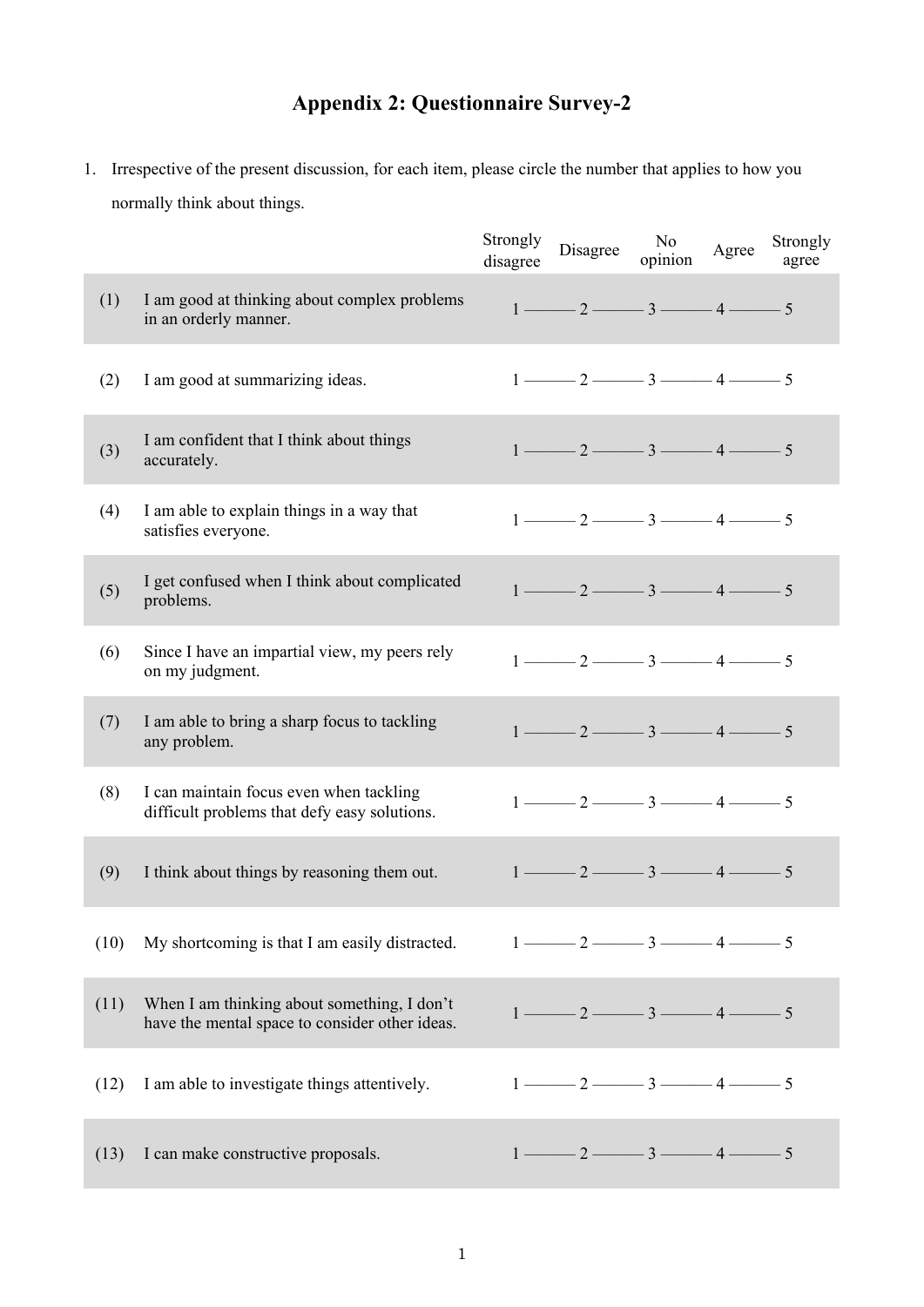2. Have you engaged in any of the following behaviors over the past year? Please circle the one answer that best applies in each case, "0" for "Not at all," "1" for once, and "2" for more than once.

|      |                                                                           | Not at<br>all | Once                                    | More<br>than<br>once |
|------|---------------------------------------------------------------------------|---------------|-----------------------------------------|----------------------|
| (1)  | Taught somebody a skill.                                                  |               | $0 \longrightarrow 1 \longrightarrow 2$ |                      |
| (2)  | Saved as a role model for a young person.                                 |               | $0 \longrightarrow 1 \longrightarrow 2$ |                      |
| (3)  | Gave money to a charity.                                                  |               | $0 \longrightarrow 1 \longrightarrow 2$ |                      |
| (4)  | Did volunteer work for a charity.                                         |               | $0 \longrightarrow 1 \longrightarrow 2$ |                      |
| (5)  | Listened to person tell me his or her personal problems.                  |               | $0 \longrightarrow 1 \longrightarrow 2$ |                      |
| (6)  | Provided religious instruction.                                           |               | $0 \longrightarrow 1 \longrightarrow 2$ |                      |
| (7)  | Taught somebody about right and wrong, good and bad.                      |               | $0 \longrightarrow 1 \longrightarrow 2$ |                      |
| (8)  | Told somebody about my own childhood.                                     |               | $0 \longrightarrow 1 \longrightarrow 2$ |                      |
| (9)  | Read a story to a child                                                   |               | $0 \longrightarrow 1 \longrightarrow 2$ |                      |
| (10) | Babysat for somebody else's children.                                     |               | $0 \longrightarrow 1 \longrightarrow 2$ |                      |
| (11) | Gave clothing or personal belongings to a non-for-profit<br>organization. |               | $0 \longrightarrow 1 \longrightarrow 2$ |                      |
| (12) | Was elected pr prompted to a leadership position.                         |               | $0 \longrightarrow 1 \longrightarrow 2$ |                      |
| (13) | Made a decision that influenced many people.                              |               | $0 \longrightarrow 1 \longrightarrow 2$ |                      |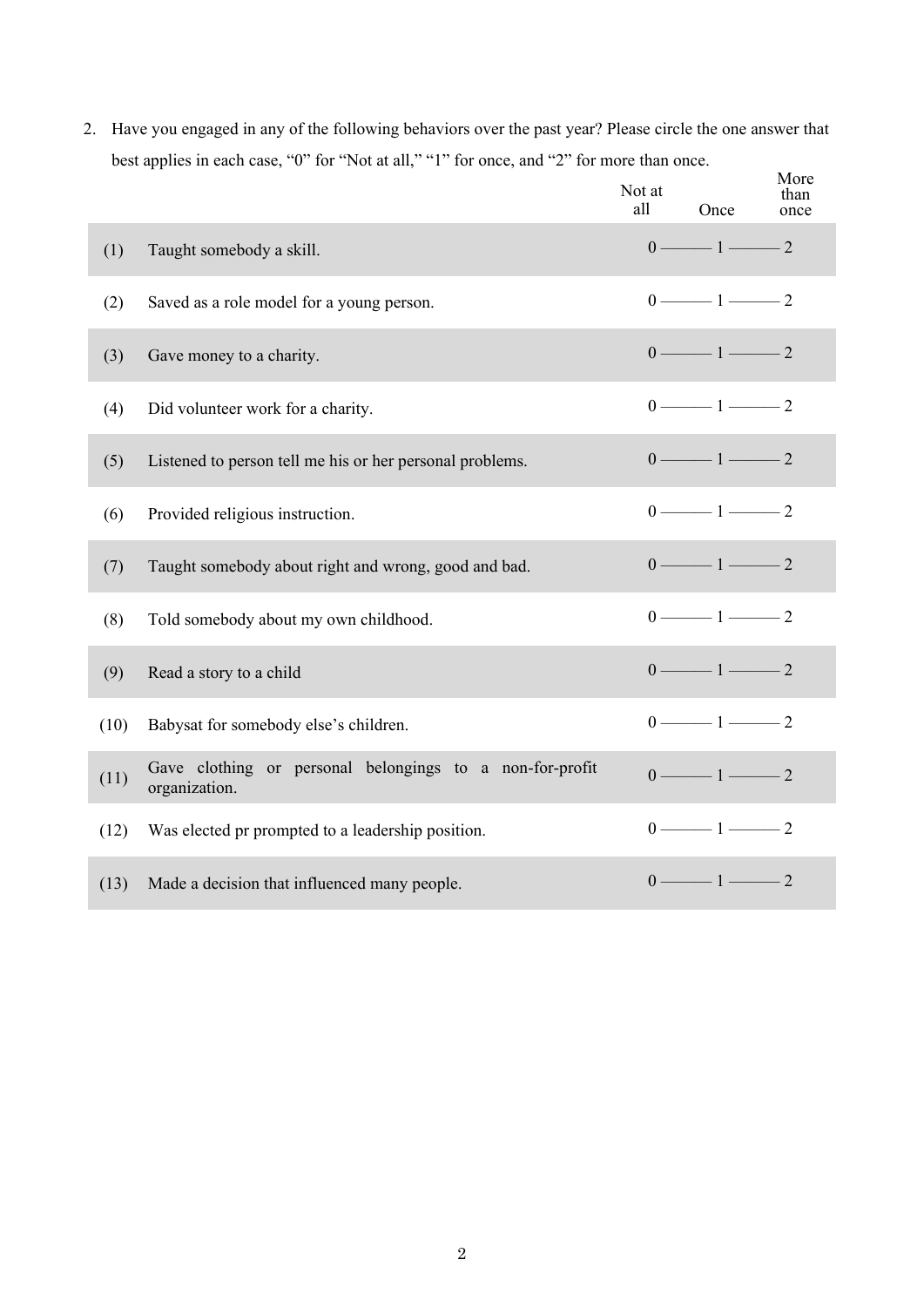|      |                                                                                                | Not at<br>all | Once                                    | More<br>than<br>once |
|------|------------------------------------------------------------------------------------------------|---------------|-----------------------------------------|----------------------|
| (14) | Produced a piece of art or craft (such as pottery, quilt, woodwork,<br>paintings, etc.).       |               | $0 \longrightarrow 1 \longrightarrow 2$ |                      |
| (15) | Produced a plan for an organization or group outside my own<br>family.                         |               | $0 \longrightarrow 1 \longrightarrow 2$ |                      |
| (16) | Visited a nonrelative in a hospital or nursing home.                                           |               | $0 \longrightarrow 1 \longrightarrow 2$ |                      |
| (17) | Made something for somebody and then gave it to them.                                          |               | $0 \longrightarrow 1 \longrightarrow 2$ |                      |
| (18) | Drew upon my past experiences to help a person adjust to a<br>situation.                       |               | $0 \longrightarrow 1 \longrightarrow 2$ |                      |
| (19) | Picked up garbage or trash off the street or some other area that is<br>not my property.       |               | $0 \longrightarrow 1 \longrightarrow 2$ |                      |
| (20) | Gave a stranger directions on how to get somewhere.                                            |               | $0 \longrightarrow 1 \longrightarrow 2$ |                      |
| (21) | Attended a community or neighborhood meeting.                                                  |               | $0 \longrightarrow 1 \longrightarrow 2$ |                      |
| (22) | Wrote a poem or story                                                                          |               | $0 \longrightarrow 1 \longrightarrow 2$ |                      |
| (23) | Took in a pet                                                                                  |               | $0 \longrightarrow 1 \longrightarrow 2$ |                      |
| (24) | Did something that other people considered to be unique and<br>important.                      |               | $0 \longrightarrow 1 \longrightarrow 2$ |                      |
| (25) | Attended a meeting or activity at a Buddhist temple.                                           |               | $0 \longrightarrow 1 \longrightarrow 2$ |                      |
| (26) | Offered physical help to a friend or acquaintance (e.g., helped the<br>move, fix a car, etc.). |               | $0 \longrightarrow 1 \longrightarrow 2$ |                      |
| (27) | Contributed time or money to a political or social cause.                                      |               | $0 \longrightarrow 1 \longrightarrow 2$ |                      |
| (28) | Planted or tended a garden, tree, flower, or other plant.                                      |               | $0 \longrightarrow 1 \longrightarrow 2$ |                      |
| (29) | Wrote a letter to newspaper, magazine, Congressman, etc. about a<br>social issue.              |               | $0 \longrightarrow 1 \longrightarrow 2$ |                      |
| (30) | Cooked a meal for friends (nonfamily members).                                                 |               | $0 \longrightarrow 1 \longrightarrow 2$ |                      |
| (31) | Donated blood.                                                                                 |               | $0 \longrightarrow 1 \longrightarrow 2$ |                      |
| (32) | Sewed or mended a garment or other object.                                                     |               | $0 \longrightarrow 1 \longrightarrow 2$ |                      |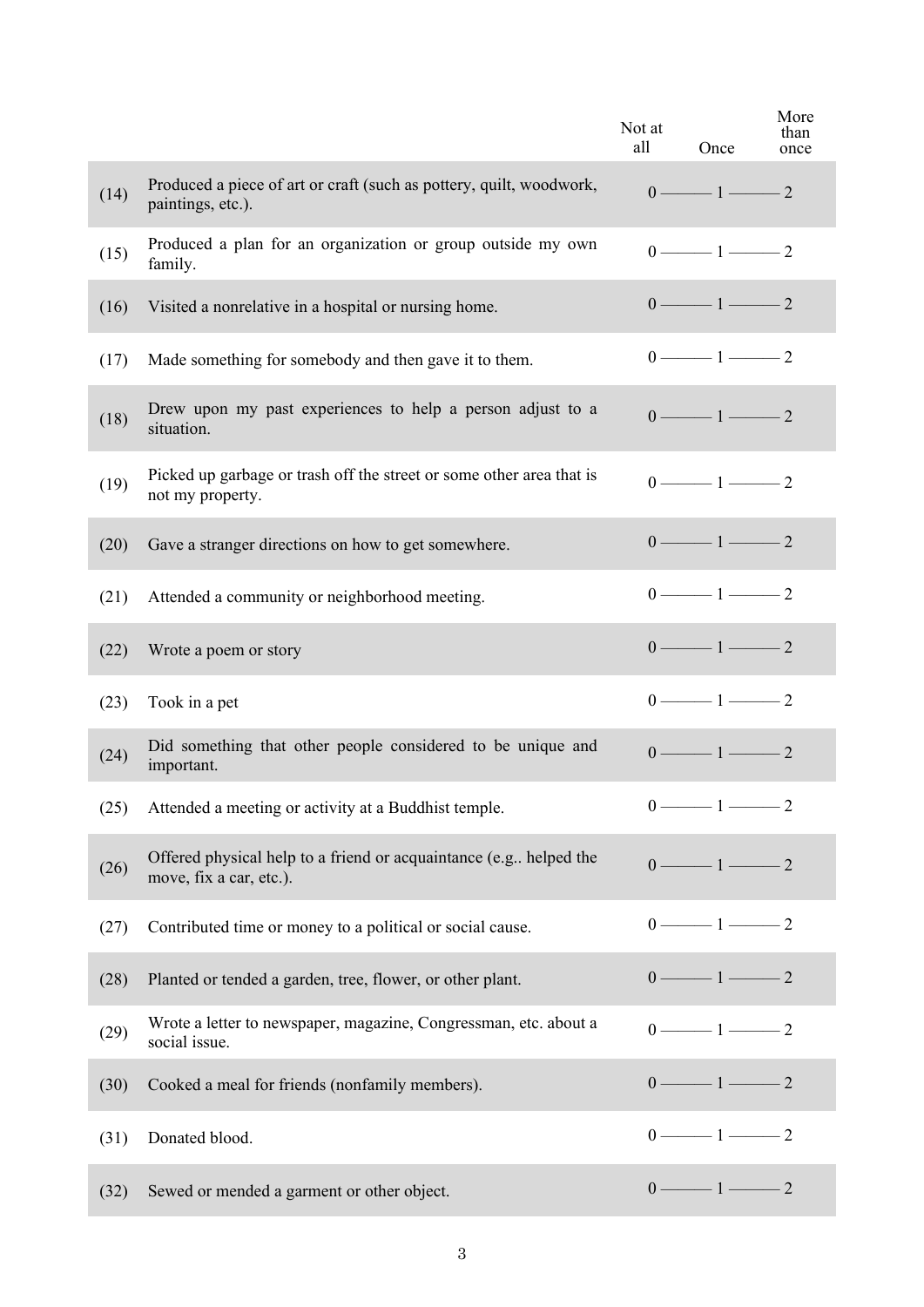|      |                                                                                      | Not at<br>all | Once                                    | More<br>than<br>once |
|------|--------------------------------------------------------------------------------------|---------------|-----------------------------------------|----------------------|
| (33) | a piece of<br>Restored or rehabbed a house, part of a house,<br>furniture, etc.      |               | $0 \longrightarrow 1 \longrightarrow 2$ |                      |
| (34) | Assembled or repaired a child's toy.                                                 |               | $0 \longrightarrow 1 \longrightarrow 2$ |                      |
| (35) | Voted for a political candidate or some other elected position.                      |               | $0 \longrightarrow 1 \longrightarrow 2$ |                      |
| (36) | Invented something.                                                                  |               | $0 \longrightarrow 1 \longrightarrow 2$ |                      |
| (37) | Provided first aid or other medical attention.                                       |               | $0 \longrightarrow 1 \longrightarrow 2$ |                      |
| (38) | Participated in or attended a benefit or fund-raiser.                                |               | $0 \longrightarrow 1 \longrightarrow 2$ |                      |
| (39) | Learned a new skill (e.g., computer language, musical instrument,<br>welding, etc.). |               | $0 \longrightarrow 1 \longrightarrow 2$ |                      |
| (40) | Become a parent (had a child, adopted a child, or become a foster<br>parent).        |               | $0 \longrightarrow 1 \longrightarrow 2$ |                      |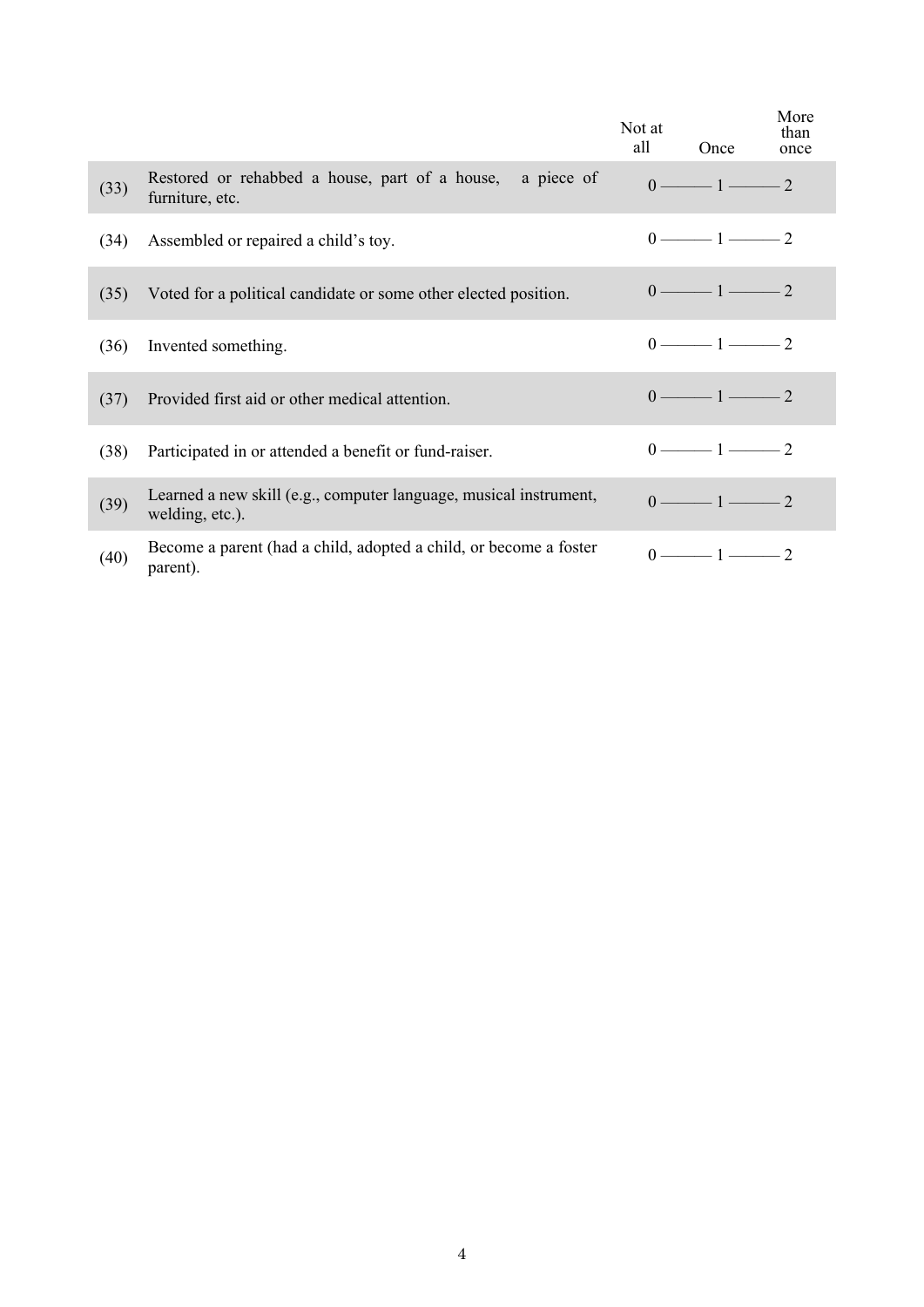- 3. We would like to ask you about scientific matters.
	- 3-1. When listening to the news or reading newspapers, we often encounter multiple examples of technical terms. How well do you understand the meaning of the following terms? Please respond by circling the most appropriate answer for each term from (1) to (5).

|     |                     | Do not<br>understand poorly | Understand                                                | Have a<br>general<br>idea | Understand<br>clearly |
|-----|---------------------|-----------------------------|-----------------------------------------------------------|---------------------------|-----------------------|
| (1) | Scientific research |                             | $1 \longrightarrow 2 \longrightarrow 3 \longrightarrow 4$ |                           |                       |
| (2) | Internet            |                             | $1 \longrightarrow 2 \longrightarrow 3 \longrightarrow 4$ |                           |                       |
| (3) | <b>DNA</b>          |                             | $1 \longrightarrow 2 \longrightarrow 3 \longrightarrow 4$ |                           |                       |
| (4) | Molecules           |                             | $1 \longrightarrow 2 \longrightarrow 3 \longrightarrow 4$ |                           |                       |
| (5) | Radiation           |                             | $1 \longrightarrow 2 \longrightarrow 3 \longrightarrow 4$ |                           |                       |

3-2. For the following questions, please select and circle the number that you think is correct.

(1) If you were to look for DNA in the human body, where do you think you would find it? Please choose one of the following:

|                   | 1) Hair (e.g., from the head) 2) Body fluids like blood 3) Inside the mouth, nails, or skin |  |       |
|-------------------|---------------------------------------------------------------------------------------------|--|-------|
| Bones and muscles | 5) Anywhere in the human body 6) Don't know 7                                               |  | Other |
| (please specify:  |                                                                                             |  |       |

(2) Consider the following situation. Two scientists want to find out if a certain drug is effective for treating high blood pressure. The first scientist administers the drug to 1,000 patients with high blood pressure and investigates the number of people who end up with decreased blood pressure. The second scientist gives the drug to 500 patients, but not to 500 other patients, and then asks each group if their blood pressure has dropped. Which method do you think is appropriate for testing this drug?

1) Administering the drug to all 1,000 patients

2) Administering the drug to 500 patients, but not to the other 500 patients

3) Don't know

- $(2 -$ Please answer only if you selected answer 2) for the question above.
- Why did you feel such a method was appropriate? Please choose only one reason.
- 1) 1) Because the number of people taking the experimental drug is smaller 2) Because it allows for comparison 3) Because it uses a double-blind method 4) Because there is a control group 5) Don't know 6) Other ( )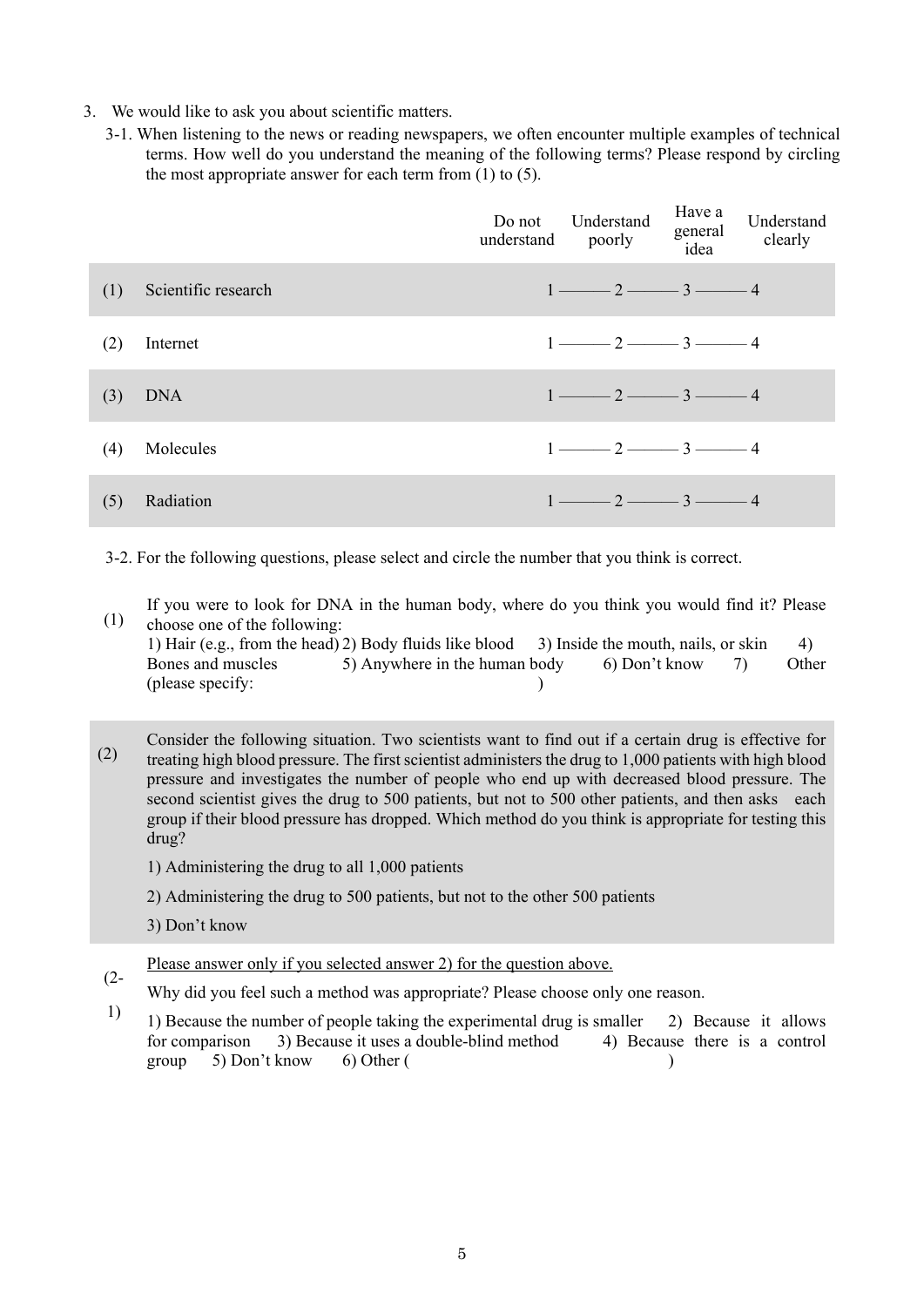3-3. Please answer "correct" or "incorrect" for the following statements (1) to (13). When you don't know or do not feel confident, please answer "Don't know."

|      |                                                                                                  | Correct Incorrect                       |                                         | Don't<br>know |
|------|--------------------------------------------------------------------------------------------------|-----------------------------------------|-----------------------------------------|---------------|
| (1)  | The center of the Earth is extremely hot.                                                        | $1 \longrightarrow 2 \longrightarrow 3$ |                                         |               |
| (2)  | All radioactivity is produced artificially.                                                      | $1 \longrightarrow 2 \longrightarrow 3$ |                                         |               |
| (3)  | The oxygen we breathe is produced by plants.                                                     | $1 \longrightarrow 2 \longrightarrow 3$ |                                         |               |
| (4)  | The father's genes decide whether a baby will be a boy or a girl.                                | $1 \longrightarrow 2 \longrightarrow 3$ |                                         |               |
| (5)  | Lasers are obtained by concentrating sound waves.                                                | $1 \longrightarrow 2 \longrightarrow 3$ |                                         |               |
| (6)  | Electrons are smaller than atoms.                                                                |                                         | $1 \longrightarrow 2 \longrightarrow 3$ |               |
| (7)  | Antibiotics kill viruses as well as bacteria.                                                    |                                         | $1 \longrightarrow 2 \longrightarrow 3$ |               |
| (8)  | The universe began with a huge explosion.                                                        |                                         | $1 \longrightarrow 2 \longrightarrow 3$ |               |
| (9)  | Continents have shifted over tens of thousands of years, and will<br>continue to move in future. |                                         | $1 \longrightarrow 2 \longrightarrow 3$ |               |
| (10) | Modern humans evolved from primitive animal species.                                             |                                         | $1 \longrightarrow 2 \longrightarrow 3$ |               |
| (11) | Smoking causes lung cancer.                                                                      | $1 \longrightarrow 2 \longrightarrow 3$ |                                         |               |
| (12) | The earliest humans lived at the same time as the dinosaurs.                                     |                                         | $1 \longrightarrow 2 \longrightarrow 3$ |               |
| (13) | Radioactively contaminated milk is safe if boiled.                                               |                                         | $1 \longrightarrow 2 \longrightarrow 3$ |               |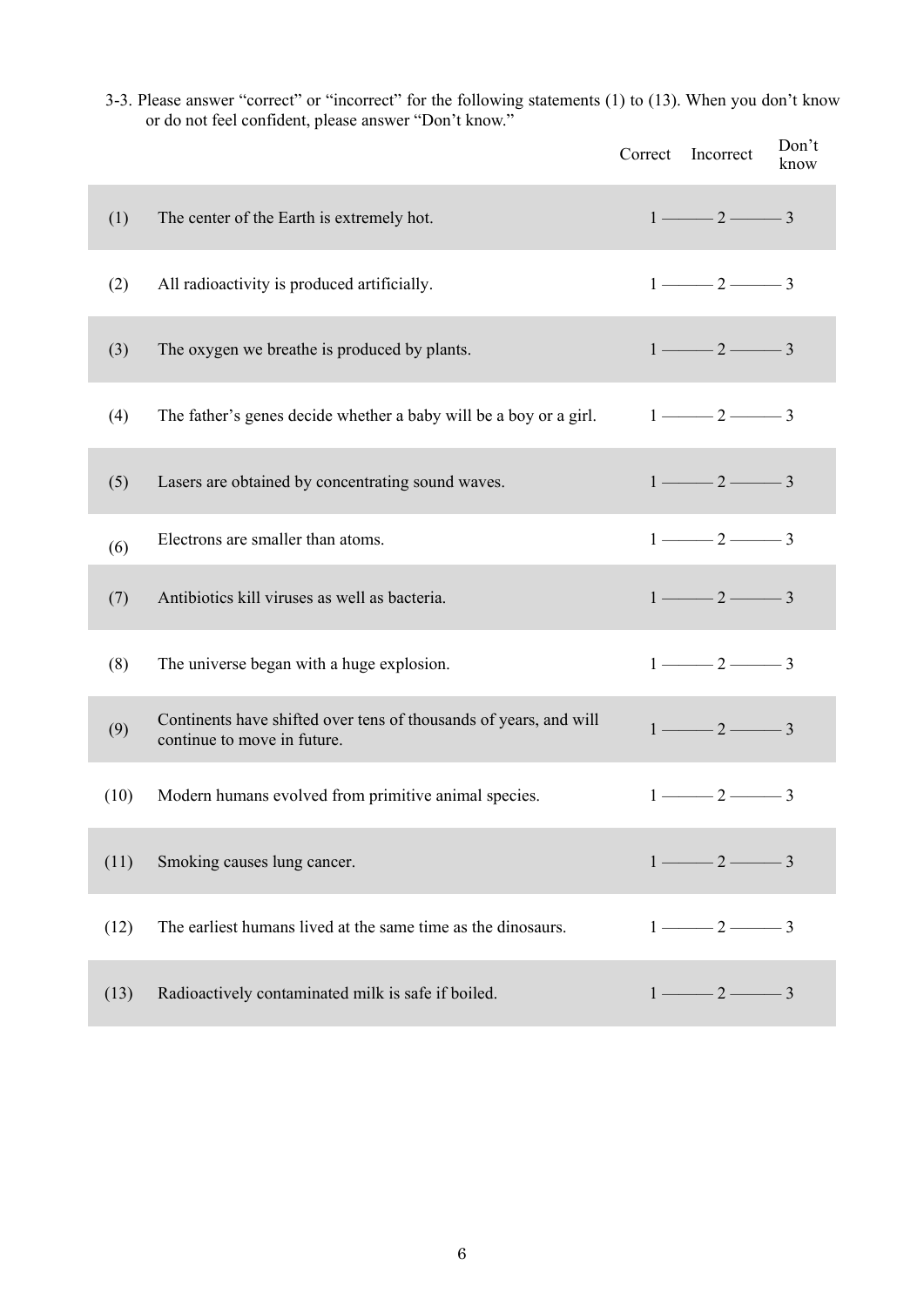|         | 3-4. Please select and circle what you think to be the correct answer for the following questions.                                                                                                                                                                               |                               |                                                                                        |           |               |              |
|---------|----------------------------------------------------------------------------------------------------------------------------------------------------------------------------------------------------------------------------------------------------------------------------------|-------------------------------|----------------------------------------------------------------------------------------|-----------|---------------|--------------|
| (1)     |                                                                                                                                                                                                                                                                                  |                               | Which do you think is faster, light or sound?                                          |           |               |              |
|         |                                                                                                                                                                                                                                                                                  | 1) Light $2)$ Sound           | 3) Both are about the same 4) Don't know                                               |           |               |              |
| (2)     |                                                                                                                                                                                                                                                                                  |                               | Does the earth orbit the sun, or does the sun orbit the earth?                         |           |               |              |
|         | 1) The earth orbits the sun 2) The sun orbits the earth 3) Don't know                                                                                                                                                                                                            |                               |                                                                                        |           |               |              |
| $(2-1)$ |                                                                                                                                                                                                                                                                                  |                               | Please answer only if you selected answer 1) for the question above.                   |           |               |              |
|         |                                                                                                                                                                                                                                                                                  |                               | How long does it take for the earth to orbit the sun? One day, one month, or one year? |           |               |              |
|         |                                                                                                                                                                                                                                                                                  | 1) 1 day 21 month             | $3)$ 1 year 4) other (                                                                 | $\lambda$ | 5) Don't know |              |
|         | 3-5. A couple was told by a physician that the combination of their genes meant that their children would<br>have a one in four chance of being born with a congenital illness. In light of this, do you think that<br>each of the following ideas are "correct" or "incorrect"? |                               |                                                                                        |           |               |              |
| (1)     |                                                                                                                                                                                                                                                                                  | child would have the illness. | If the first three children did not have the illness, the fourth                       |           | 1. Correct    | 2. Incorrect |
| (2)     | the illness.                                                                                                                                                                                                                                                                     |                               | If the first child had the illness, the next three would not have                      |           | 1. Correct    | 2. Incorrect |
| (3)     | having the illness.                                                                                                                                                                                                                                                              |                               | All children would be born with the same probability of                                |           | 1. Correct    | 2. Incorrect |
| (4)     | would be ill.                                                                                                                                                                                                                                                                    |                               | If the couple only had three children, none of the children                            |           | 1. Correct    | 2. Incorrect |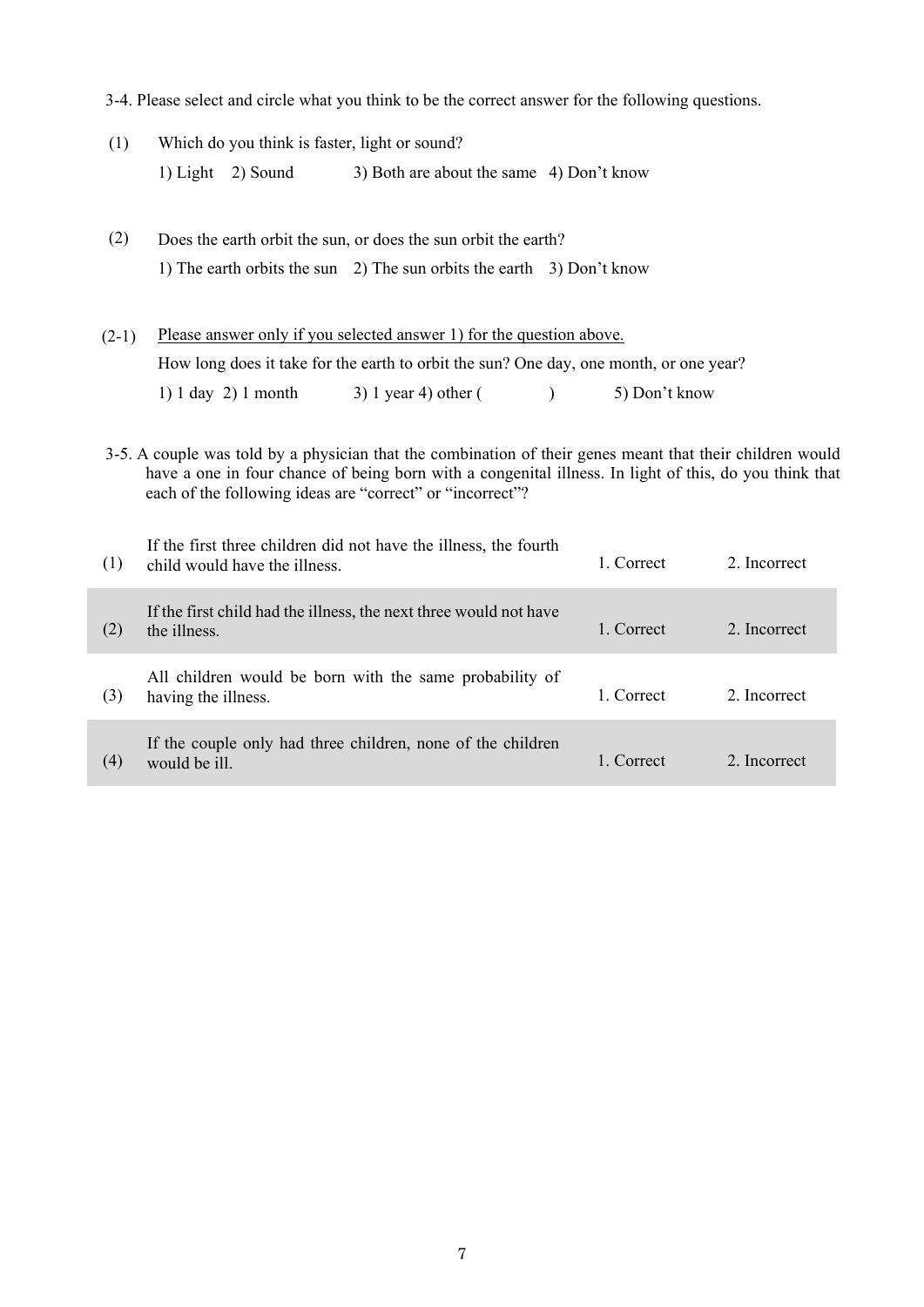4. For the following hypothetical situations, please read the explanation and select the answer that you feel is

best.

■ Imagine that you and someone that you did not know paired up to participate in an experiment. You have never met this person before, and you will never meet them again. You now have to choose one of three options, A, B, or C.

| Ex. |                                                                           | $\mathbf{A}$ | B              |  |
|-----|---------------------------------------------------------------------------|--------------|----------------|--|
|     | Amount of money you will receive                                          |              | ¥500 ¥500 ¥550 |  |
|     | Amount of money that the other person will receive $\vert$ ¥100 ¥500 ¥300 |              |                |  |

In this example, if you choose option A, you will receive ¥500 and your "partner" will receive ¥100. Thus, your choice will govern how much both you and your partner will be able to receive. There is no correct answer to this question. Please choose the one that you feel is best according to your own reasoning.

For each of the following nine questions, **please select and circle one of either A, B, or C**

| Q.1                                                | $\mathbf{A}$ | B            | $\mathbf C$   |
|----------------------------------------------------|--------------|--------------|---------------|
| Amount of money you will receive                   | ¥480         | ¥540         | ¥480          |
| Amount of money that the other person will receive | ¥80          | ¥280         | ¥480          |
| Q.2                                                | $\mathbf{A}$ | B            | $\mathsf{C}$  |
| Amount of money you will receive                   | ¥560         | ¥500         | ¥500          |
| Amount of money that the other person will receive | ¥300         | ¥500         | ¥100          |
| Q.3                                                | $\mathbf{A}$ | B            | $\mathbf C$   |
| Amount of money you will receive                   | ¥520         | ¥520         | ¥580          |
| Amount of money that the other person will receive | ¥520         | ¥120         | ¥320          |
| Q.4                                                | $\mathbf{A}$ | B            | $\mathbf C$   |
| Amount of money you will receive                   | ¥500         | ¥560         | ¥490          |
| Amount of money that the other person will receive | ¥100         | ¥300         | ¥490          |
| Q.5                                                | $\mathbf{A}$ | B            | $\mathbf C$   |
| Amount of money you will receive                   | ¥560         | ¥500         | ¥490          |
| Amount of money that the other person will receive | ¥300         | ¥500         | ¥90           |
| Q.6                                                | $\mathbf{A}$ | B            | $\mathbf C$   |
| Amount of money you will receive                   | ¥500         | ¥500         | ¥570          |
| Amount of money that the other person will receive | ¥500         | ¥100         | ¥300          |
| Q.7                                                | $\mathbf{A}$ | B            | $\mathcal{C}$ |
| Amount of money you will receive                   | ¥510         | ¥560         | ¥510          |
| Amount of money that the other person will receive | ¥510         | ¥300         | ¥110          |
| Q.8                                                | $\mathbf{A}$ | $\mathbf{B}$ | $\mathbf C$   |
| Amount of money you will receive                   | ¥550         | ¥500         | ¥500          |
| Amount of money that the other person will receive | ¥300         | ¥100         | ¥500          |
| Q.9                                                | $\mathbf{A}$ | B            | $\mathbf C$   |
| Amount of money you will receive                   | ¥480         | ¥490         | ¥540          |
| Amount of money that the other person will receive | ¥100         | ¥490         | ¥300          |

5. Please circle the applicable numbers regarding yourself.